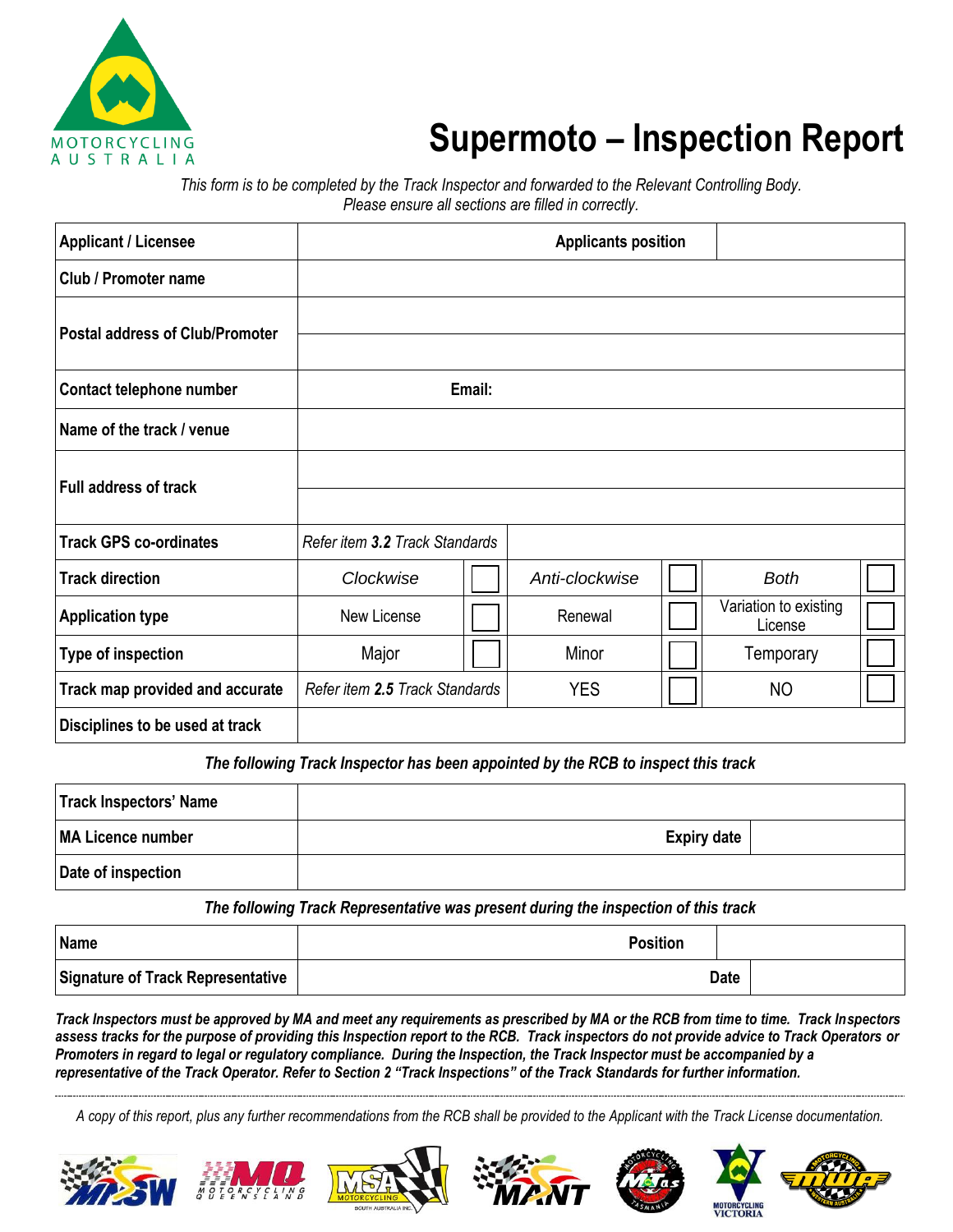| <b>Inspection Guideline</b> |                                                                               |              |  |  |
|-----------------------------|-------------------------------------------------------------------------------|--------------|--|--|
| <b>Satisfactory</b>         | The item complies to the Track Standards                                      | $=$ tick 1   |  |  |
| Unsatisfactory              | The item does not comply with the Track Standards - a T.R.A must be completed | $=$ tick 2   |  |  |
| <b>Not Applicable</b>       | The item does not apply to this track or is not required                      | $=$ tick N/A |  |  |

*I have examined the following areas where they are applicable to the track. The items that are satisfactory are listed in column one (1). Items listed in column two (2), are not satisfactory may require action before licensing is approved.*

| Please place a tick in the relevant box identified as Satisfactory (1), Unsatisfactory (2) or Not Applicable (N/A) |                                                                                        |   |                  |     |
|--------------------------------------------------------------------------------------------------------------------|----------------------------------------------------------------------------------------|---|------------------|-----|
| Section #                                                                                                          | <b>Description</b>                                                                     | 1 | $\boldsymbol{2}$ | N/A |
|                                                                                                                    | <b>MINIMUM OPERATIONAL STANDARDS</b>                                                   |   |                  |     |
| 4.1                                                                                                                | <b>Emergency Procedures: EMP Sighted,</b>                                              |   |                  |     |
| 4.2                                                                                                                | Safety for participants during a meeting: refer to Track Operator and/or Promoter      |   |                  |     |
| 4.3                                                                                                                | First Aid: Medical and First Aid requirements for this discipline                      |   |                  |     |
| 4.4                                                                                                                | Fire Precautions: must be adequate in all areas                                        |   |                  |     |
| 4.5                                                                                                                | Provision of Fuel: minimum standards for "suppliers" of fuel                           |   |                  |     |
| 4.6                                                                                                                | Environment: refer to local and MA policy                                              |   |                  |     |
| 4.7.1                                                                                                              | Paddock Area & Track Access: Paddock for participants.                                 |   |                  |     |
| 4.7.2                                                                                                              | Paddock Area & Track Access: Flat, access, signage and fencing                         |   |                  |     |
| 4.7.3                                                                                                              | Paddock Area & Track Access: Adjacent fencing                                          |   |                  |     |
| 4.7.4                                                                                                              | Paddock Area & Track Access: Waiting/Collecting area.                                  |   |                  |     |
| 4.7.5                                                                                                              | Paddock Area & Track Access: Multiple circuit waiting/collecting areas.                |   |                  |     |
| 4.7.6                                                                                                              | Paddock Area & Track Access: Extra paddocks or refuelling points.                      |   |                  |     |
| 4.7.7                                                                                                              | Paddock Area & Track Access: Emergency vehicle access routes.                          |   |                  |     |
| 4.8                                                                                                                | Legal and Regulatory Compliance (refer to Track Operator and/or Promoter)              |   |                  |     |
| 4.9                                                                                                                | Notices to the public: Fixing, public roads, spectators, disabled and literacy issues. |   |                  |     |
| 4.9.1                                                                                                              | Notices to the public: Warning to the Public notices                                   |   |                  |     |
| 4.9.2                                                                                                              | Notices to the public: Prohibited Area notices.                                        |   |                  |     |
| 4.9.3                                                                                                              | Notices to the public: Warning notices, Alcohol in Pit area.                           |   |                  |     |
| 4.9.4                                                                                                              | Notices to the public: Animals and Guide Dogs                                          |   |                  |     |
| 4.9.5                                                                                                              | Notices to the public: Pit Area - Riding, Smoking, Footwear and directional signs      |   |                  |     |
| 4.9.6                                                                                                              | Notices to the public: Suggested additional signage                                    |   |                  |     |
| 4.10                                                                                                               | Rider Information Signs: Track plan, emergency routes, first aid posts, toilets etc.   |   |                  |     |
| 4.11                                                                                                               | Landline / Mobile telephone                                                            |   |                  |     |
| 4.16                                                                                                               | <b>Track Control - Light Systems</b>                                                   |   |                  |     |
| 4.17                                                                                                               | Parking                                                                                |   |                  |     |
|                                                                                                                    | <b>SUPERMOTO MODULE STANDARDS</b>                                                      |   |                  |     |
| 5.1.1                                                                                                              | <b>Applications - Track Map/s</b>                                                      |   |                  |     |
| 5.2                                                                                                                | Track layout: design for all grades of riders, safety, minimal stops/starts            |   |                  |     |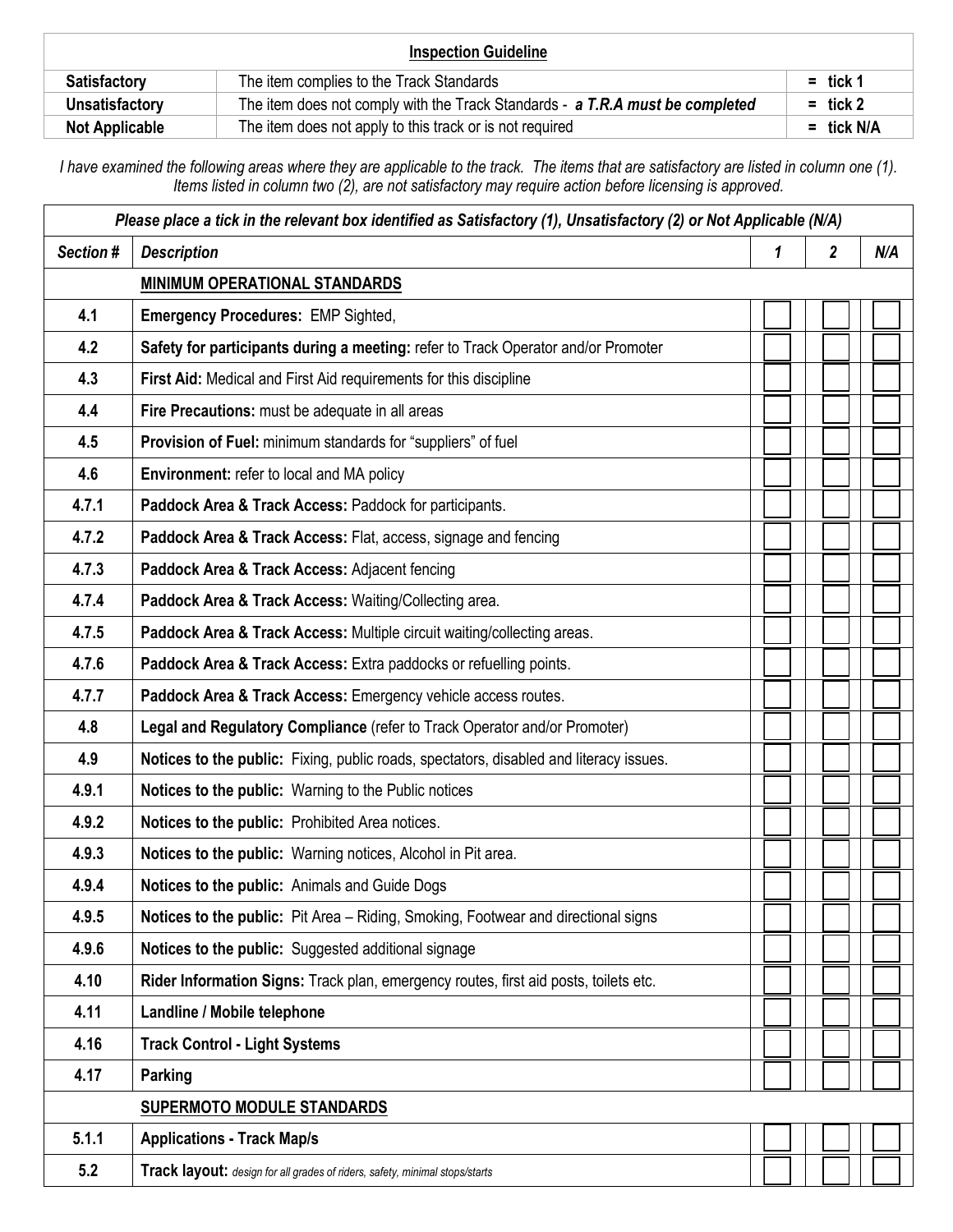| 5.2.1          | <b>Surface:</b> Must meet requirements                                                            |  |  |  |  |
|----------------|---------------------------------------------------------------------------------------------------|--|--|--|--|
| 5.2.2          | <b>Straights: Must meet requirements</b>                                                          |  |  |  |  |
| 5.2.3          | Length:<br>Measured <u>example</u><br>metres                                                      |  |  |  |  |
| 5.2.4          | Width:<br>Measured<br>metres                                                                      |  |  |  |  |
| 5.2.4          | <b>Track Density:</b> calculated $N = WxL30 + (-1)$                                               |  |  |  |  |
| 5.2.5          | Vertical Space: Minimum of 3.5 metres                                                             |  |  |  |  |
| 5.2.6          | <b>Track Edge: Must meet requirements</b>                                                         |  |  |  |  |
| 5.2.7          | Verge: Must meet requirements                                                                     |  |  |  |  |
| 5.2.8          | <b>Run Off Area: Must meet requirements</b>                                                       |  |  |  |  |
| 5.2.9          | <b>Arrestor Beds (Gravel Trap)</b> If present must meet requirements                              |  |  |  |  |
| 5.2.10.1       | Obstacles: JUMPS: Double, Triple jumps and stutters not allowed. Jumps not exceed 600mm in height |  |  |  |  |
| 5.2.10.2       | Obstacles: TABLE TOP JUMPS: Height can be increased to 1.2 metres                                 |  |  |  |  |
| 5.2.10.3       | <b>Obstacles: RAMPS:</b> Must meet all requirements                                               |  |  |  |  |
| 5.2.11         | Flag Marshalling points - Must comply with ALL requirements                                       |  |  |  |  |
| 5.2.12         | Pit board area                                                                                    |  |  |  |  |
| 5.2.13         | <b>Watering Systems</b>                                                                           |  |  |  |  |
| 5.2.14         | <b>Lighting: Must meet requirements</b>                                                           |  |  |  |  |
| 5.2.15         | Washing zone for Motorcycles: local laws, designation, protection, signage                        |  |  |  |  |
| 5.2.16         | Protection from Hazards: Hazards = poles, bridges, PA systems pole etc (2 metres)                 |  |  |  |  |
| 5.3.1          | Public and Rider Safety: Must meet requirements                                                   |  |  |  |  |
| 5.3.2          | Neutral Zone: width, speed, adjacent jumps, berms, barriers, secondary fencing                    |  |  |  |  |
| 5.4.1          | <b>Grid Markings: Must meet requirements</b>                                                      |  |  |  |  |
| 5.4.2          | <b>Marking:</b> Must comply with ALL requirements                                                 |  |  |  |  |
| 5.4.3          | Non Permanent Advertising Signage: Must meet requirements                                         |  |  |  |  |
| 5.5            | Pit Area: Must meet requirements                                                                  |  |  |  |  |
| 5.6            | <b>Controlled Crossings</b>                                                                       |  |  |  |  |
| 5.7            | <b>Paddock</b>                                                                                    |  |  |  |  |
| 5.8            | Parking                                                                                           |  |  |  |  |
|                | <b>OTHER OBSERVATIONS</b> (if relevant)                                                           |  |  |  |  |
| 5a             | Toilet facilities: Clean and in working order for spectators and competitors                      |  |  |  |  |
| 5b             | Machine Examination / Scrutineering Area: Location ______                                         |  |  |  |  |
| 5c             | Public Address System: (pits / spectators)                                                        |  |  |  |  |
| 5d             | Timing Facilities: Location                                                                       |  |  |  |  |
| 5e             | Medical Centre / First aid room facilities: as per MoMS                                           |  |  |  |  |
| 5f             | <b>Emergency Equipment: Including fire prevention</b>                                             |  |  |  |  |
| 5 <sub>g</sub> | Marshal Flags: condition, colors, amount                                                          |  |  |  |  |
|                | <b>ANY OTHER ITEMS OF NOTE</b> (please list on separate page and attach to report)                |  |  |  |  |